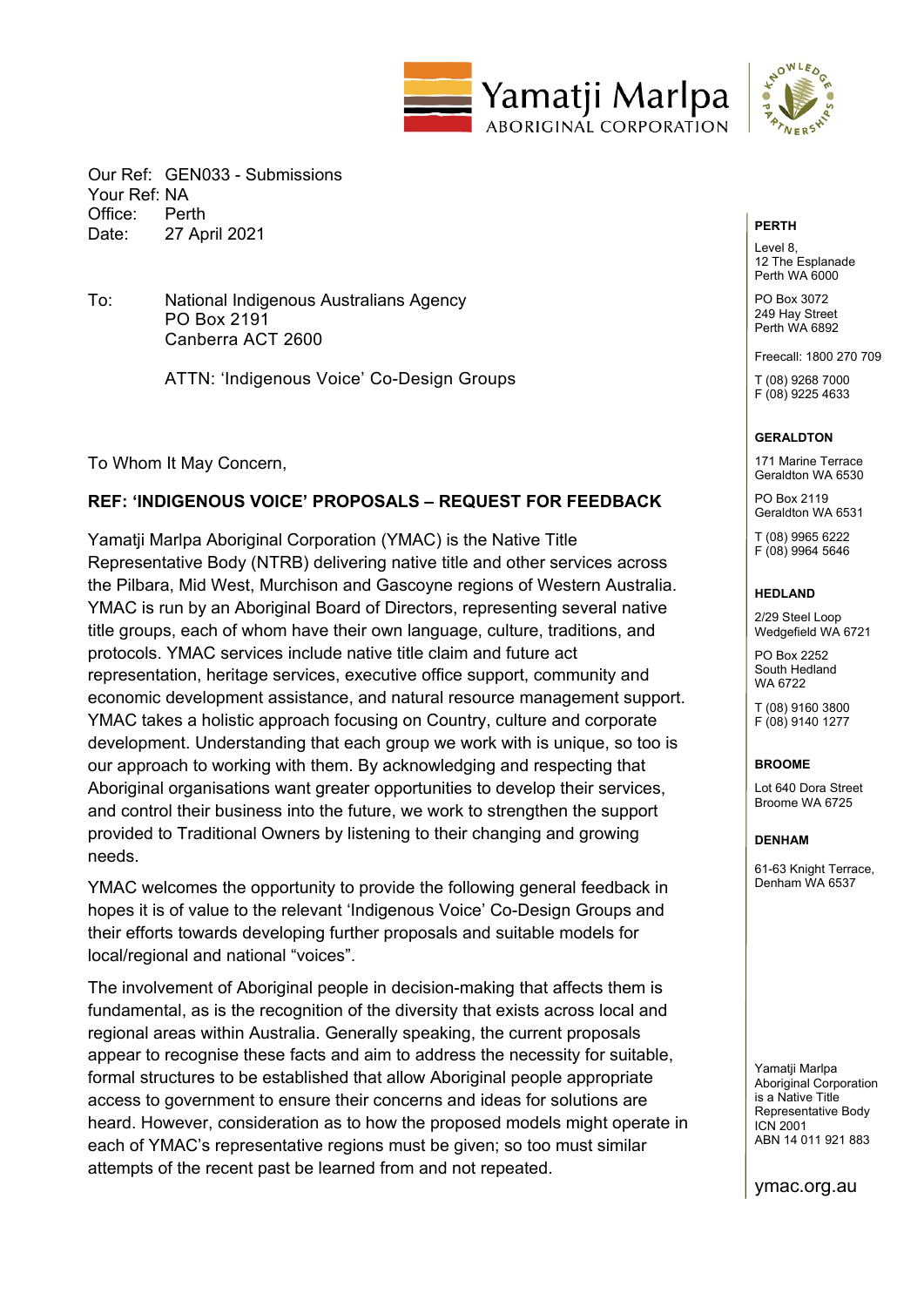

To inform this response, YMAC has drawn from relevant, prior submissions on similar subjects, as well as consulted with its Board of Directors for input on the proposals.

Regarding the establishment of Local/Regional Voices:

# **What features of the Local and Regional proposal are most important and why?**

The local/regional governance structures must be community-designed and community-led. Recognition of the unique needs facing different parts of Australia is an important departure from previous "one-size-fits-all" approaches imposed by government: local people know local issues and are best-placed to offer appropriate local solutions. Affording recognised, place-based advisory groups who have been entrusted by their communities with the authority to provide advice, collaborate and co-develop solutions to local, priority issues with relevant government partners is highly encouraging.

## **How would the proposed Local and Regional Voice work for you, your community or your organisation?**

YMAC's representative area is equivalent to approximately one-third of the size of Western Australia, so, understandably, we anticipate working with multiple local/regional voices once they are established. From previous experience working with regionally representative groups, e.g. the 'Pilbara Aboriginal Voice (*Kakurra Muri*)' (PAV), and more recently RECOV19ER and the COVID-19 Yamatji Regional Emergency Response Group, it is felt two regional bodies – one for the Pilbara region, and one for the Mid West and Gascoyne regions – would be required. Despite there being much diversity across each of these areas, feedback suggests this arrangement would be workable. However, ensuring adequate representation is achieved across a range of factors, including (but not limited to) age<sup>[1](#page-1-0)</sup>, gender, cultural authority, residence/location, skills, knowledge and experience, will be critical to achieving buy-in from the broader communities these groups will speak for, as well as their ultimate success.

## **What would be the benefits or challenges of a proposed Local and Regional Voice for you?**

Traditional Owners who YMAC works with have long been calling for appropriate, localised representative structures that can work towards finding solutions to the myriad challenges, adversity and disadvantage they experience. Having such groups that are suitably recognised by government, and that act to interface with other existing, specialised groups (e.g. specific health, education, justice, etc., and/or discrete place-based, advisory groups) are viewed as critical to ensuring more holistic approaches are implemented and duplications of efforts are avoided. Where others may be operating in isolation, it is anticipated local/regional voices would be ideal conduits to oversee and connect related objectives and efforts, i.e., within their area, as well as with other voices and advisory bodies/groups. However, previous experience informs some reservations about how local/regional voices will be accepted and respected by the government agencies they will need to work with, and that without adequate resourcing they may be set-up to fail. For example, Pilbara Traditional Owners established the PAV, which has been operating without any substantial government funding since the end of 2019 (despite a previous lapse in funding the year before, and ongoing commitments made by the State Government to not have

<span id="page-1-0"></span> $1$  In particular, the involvement of youth is strongly supported; whether this be them as members of the overarching local/regional voices, or set-up as separate but aligned "youth voices".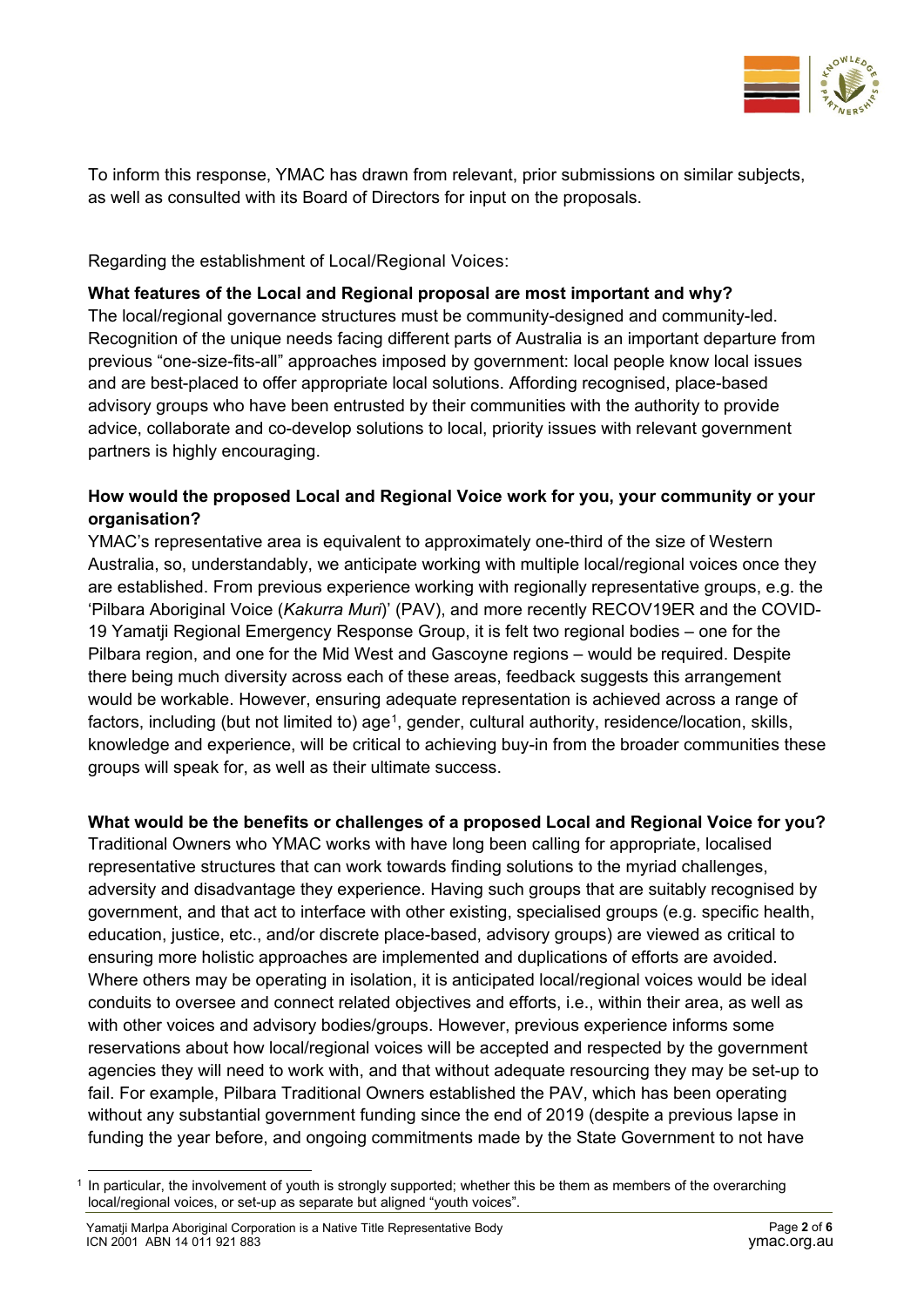

this occur again back in September 2019; with all attempts by PAV to follow this up since being hand-balled or completely ignored). However, PAV is still continually approached by various agencies – even those knowing their funding situation – for their advice on and endorsement of policies, proposals, etc. This kind of devaluing and undermining by government of genuine attempts by Traditional Owners wanting to be accountable to and proactive on behalf of their communities is disheartening and contributes to their historical distrust of and disappointment in government.

Though perhaps outside the scope of this consultation, similar concerns regarding what guarantees have been made in terms of different levels of governments' commitments – in particular State Government and the various advisory bodies currently engaged across their portfolios/departments – to work with local/regional voices, and who/how will they be funded and assisted, have been raised. It cannot be emphasised enough how these groups *must* be properly resourced and supported to ensure their members are valued and supported, and do not experience burnout, and that they have the means and capacity to be able to effectively consult with the communities they are charged with representing and work with other local- and state-level advisory groups to ensure their efforts are aligned (especially on shared concerns and/or priorities, regardless of the responsible jurisdiction, to effect more holistic responses/solutions).

## **Do the Local and Regional Voice principles seem right to you?**

Yes. In particular, that the proposed models and partnership interface arrangements are expected to be culturally-safe and empowering, and that there is a focus on capacity building and shared accountability between governments and local/regional voices alike. The promotion of genuine partnerships and equity in both decision-making and responsibility to community is most welcomed.

## **How could the framework improve local partnerships and relationships between communities and governments?**

By allowing for the tailored establishment of local/regional voices, informed by what they deem as best-suiting their composition and needs, these bodies should be viewed as credible and legitimate, and, in turn, will attract the necessary buy-in and support from the communities they act on behalf of, and will foster trust that they will work with government in their interests and to their benefit. Creating formal, recognised structures, such as what is being proposed, and requiring *all* levels of government to commit to respectful, long-term partnerships, should assist in forcing meaningful conversations and obliging government to listen to and incorporate invaluable local input (currently seen in practice by many as simply symbolic and/or tokenistic gestures, or more commonly "rubber stamp" processes). Further, it would be hoped that these structures would help to facilitate a flow on effect in terms of related reforms required – both across various agencies/departments *and* across all levels of government.

# **Should the number of Local and Regional Voices across Australia be a greater number of smaller regions, or fewer larger regions (within the proposed 25 to 35 range)?**

To adequately accommodate the diverse and unique needs facing different parts of Australia, it is anticipated that a greater number of smaller areas/regions would need to be afforded their own representation in the proposed structure. Regarding the regions within which YMAC operates,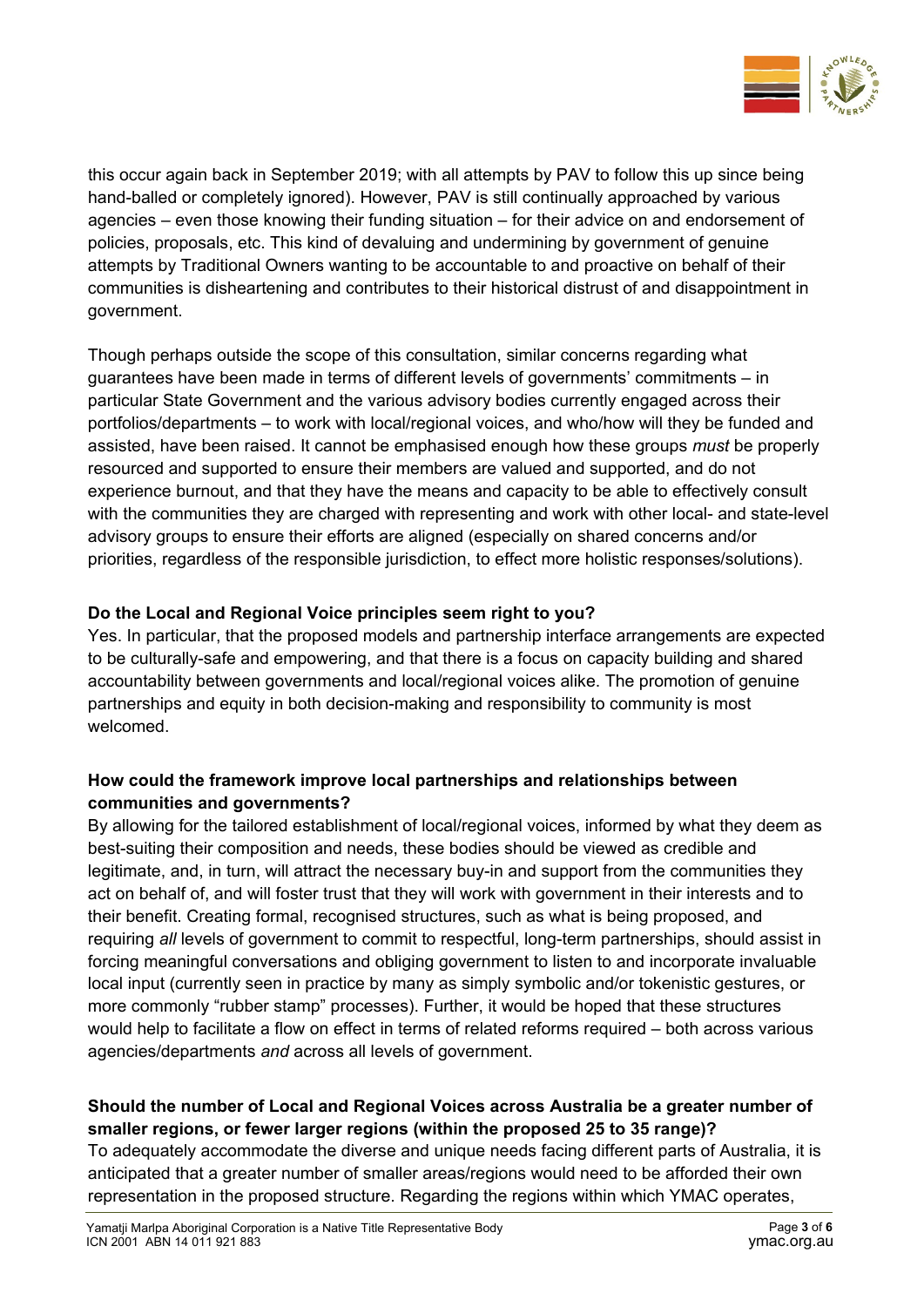

feedback suggests two regional bodies/voices – one for the Pilbara region, and one for the Mid West and Gascoyne regions combined – would suffice; this arrangement respects the different experiences of each of these areas, while also recognising the strength derived from aligning those sharing similar contexts.

# **What support do you think would be needed to establish or transition to a Local and Regional Voice?**

Within each determined local/regional voice's representative area, it will be highly important that communities are made aware of this process and what it means for them. In the regions that YMAC operates, acknowledging the vast distances covered, this could be achieved by holding multiple "town hall meetings" in these jurisdictions to inform people of the intent to establish/confirm an advisory body for their area, and seek their input regarding its make-up, functions, potential partners, etc. Following these information sharing sessions, an open, regional community meeting should be held for people to attend and, based on what might have been shared at the town halls, decide on the composition of the voice, i.e. how members are to be chosen, how many members there should be, a basic terms of reference, identifying priorities, and so on. (Noting, this format of consultation – i.e. holding regular, localised town halls as well as annual/biannual regional community meetings – should be maintained beyond the establishment of the local/regional voices to afford adequate, ongoing engagement between communities and their representatives.)

Again, using YMAC's experiences with its representative regions as an example, ample consideration must be given to resourcing the ongoing coordination (e.g., the provision of secretariat and administrative support) and attendance of meetings of local/regional voice representatives once selected. For some people to participate they may have to travel very long distances (driving several hours within their region in some instances) and make accommodation arrangements, and many also have to take leave/time off work and/or manage other commitments to be able to attend, often all at their own expense. It seems these kinds of logistical concerns are overlooked by those unfamiliar with them but whom make decisions about where such meetings should be held, what costs are reasonable, etc. We therefore urge due consideration in the next phases of planning and implementation, as well as in relation to future budget allocations.

Regarding the establishment of a National Voice:

#### **What features are most important in the proposal for a National Voice and why?**

Having a National Voice to Commonwealth Parliament is welcomed as it will provide Aboriginal and Torres Strait Islander people a much-needed recognised right to be heard and consulted on issues that affect them, including matters critical to their social, spiritual and economic wellbeing and prosperity. It is important to provide such a platform, which will enable the flow of information and feedback both up to the national-level and back down to local communities. However, in expecting this, it is imperative that safeguards be put in place to avoid any dilution of local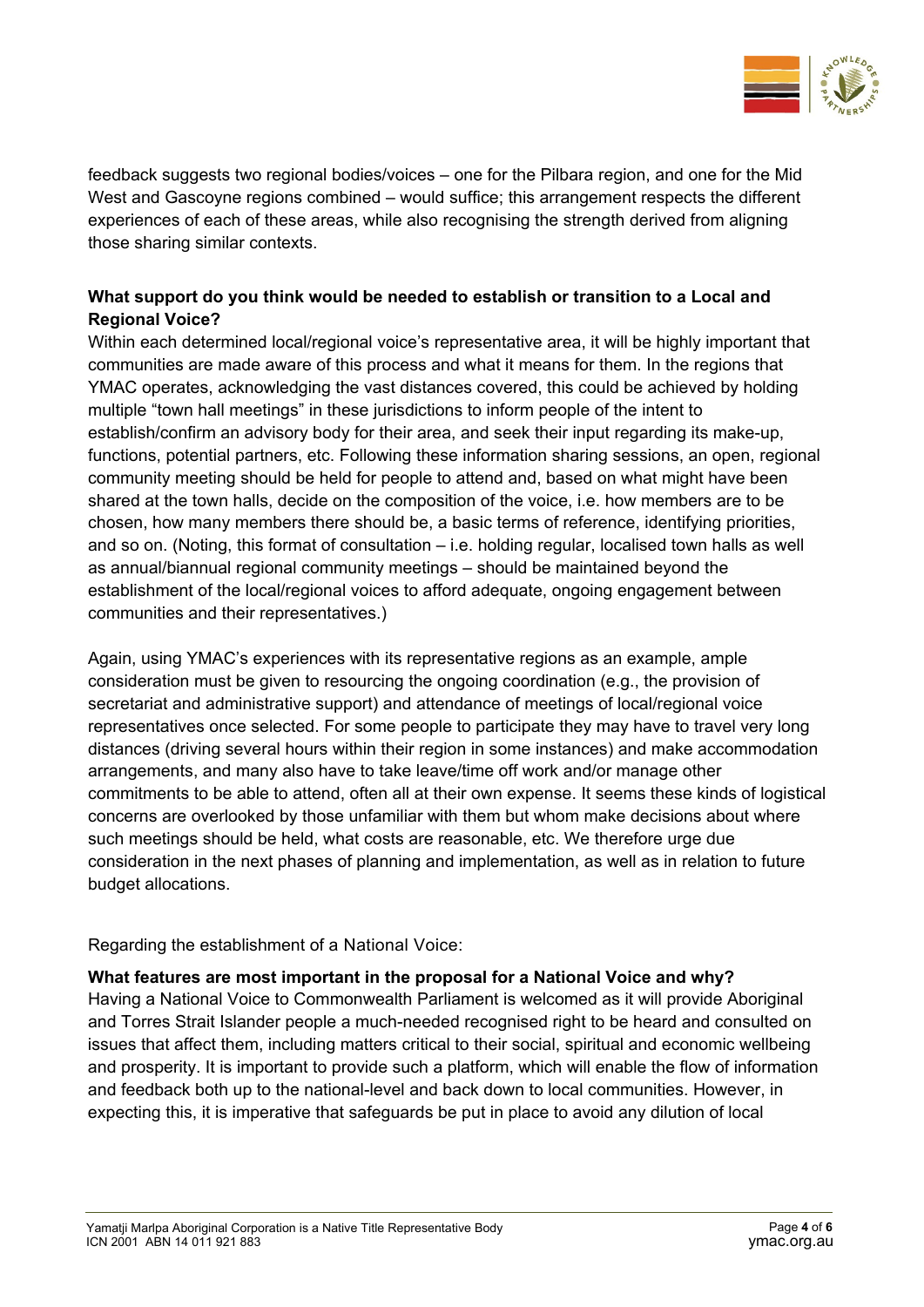

perspectives/needs at the national-level; i.e. federal responses must be careful not to adopt any approaches that either directly or indirectly attempt to undermine or are in conflict with whatever is shared by specific communities via their local/regional voices.

## **How would the proposed National Voice work for you, your community or your organisation?**

Providing that local/regional voices are adequately resourced and supported enough to be active in their communities, anticipating their advice will be escalated to the national-level is encouraging. Further, it is hoped that sharing local perspectives on a national platform will assist in building positive understanding and relationships, not only between different Aboriginal and Torres Strait Islander communities, but also with the broader non-Aboriginal and Torres Strait Islander population nationwide.

### **How do you think the proposed National Voice could support you, your organisation or your community to have your voice heard on issues of national importance?**

The National Voice should act to empower individuals, as well as other organisations that represent them (e.g. Prescribed Bodies Corporate (PBCs) and Aboriginal Community Controlled Organisations (ACCOs)), including advocating for and effecting legislative reforms and the allocation and/or redirection of funding/resourcing needed to support such changes. It is also hoped it will place long-standing issues on a national platform, spotlighting enduring concerns and disadvantage faced, forcing actions to be taken where previous efforts have not been able to attract such attention/responses.

## **Do you think the scope of the proposed National Voice would empower Aboriginal and Torres Strait Islander people at a national level?**

Wanting to take an optimistic view of the current proposed models and their functions, the concepts are generally supported, as change is certainly needed, and placing Aboriginal and Torres Strait Islander peoples at the core of such structures and having these legislated (at both the federal *and* state-/territory-levels) is positive and long overdue.

However, and as much as it is appreciated this may be beyond the current scope of these consultations, YMAC's position is that Constitutional recognition *must* be sought alongside the practical establishment and legislating of a National Voice; as, without this, it is feared past failed attempts of creating similar advisory bodies will be repeated. YMAC is a strong supporter of the 'Uluru Statement from the Heart' and has joined and is committed to the "call for the establishment of a First Nations Voice enshrined in the Constitution"[2.](#page-4-0)

# **What are the benefits or challenges for drawing National Voice members directly from Local and Regional Voices?**

The "Structural Membership Link" is preferred of the two options described, i.e. with the National Voice membership drawn from candidates comprising the local/regional voices. It is felt that by having local/regional representatives empowered to speak on behalf of the communities they

<span id="page-4-0"></span><sup>&</sup>lt;sup>2</sup> 'Uluru Statement from the Heart' [\(https://ulurustatement.org/the-statement\)](https://ulurustatement.org/the-statement), retrieved 23 March 2021.